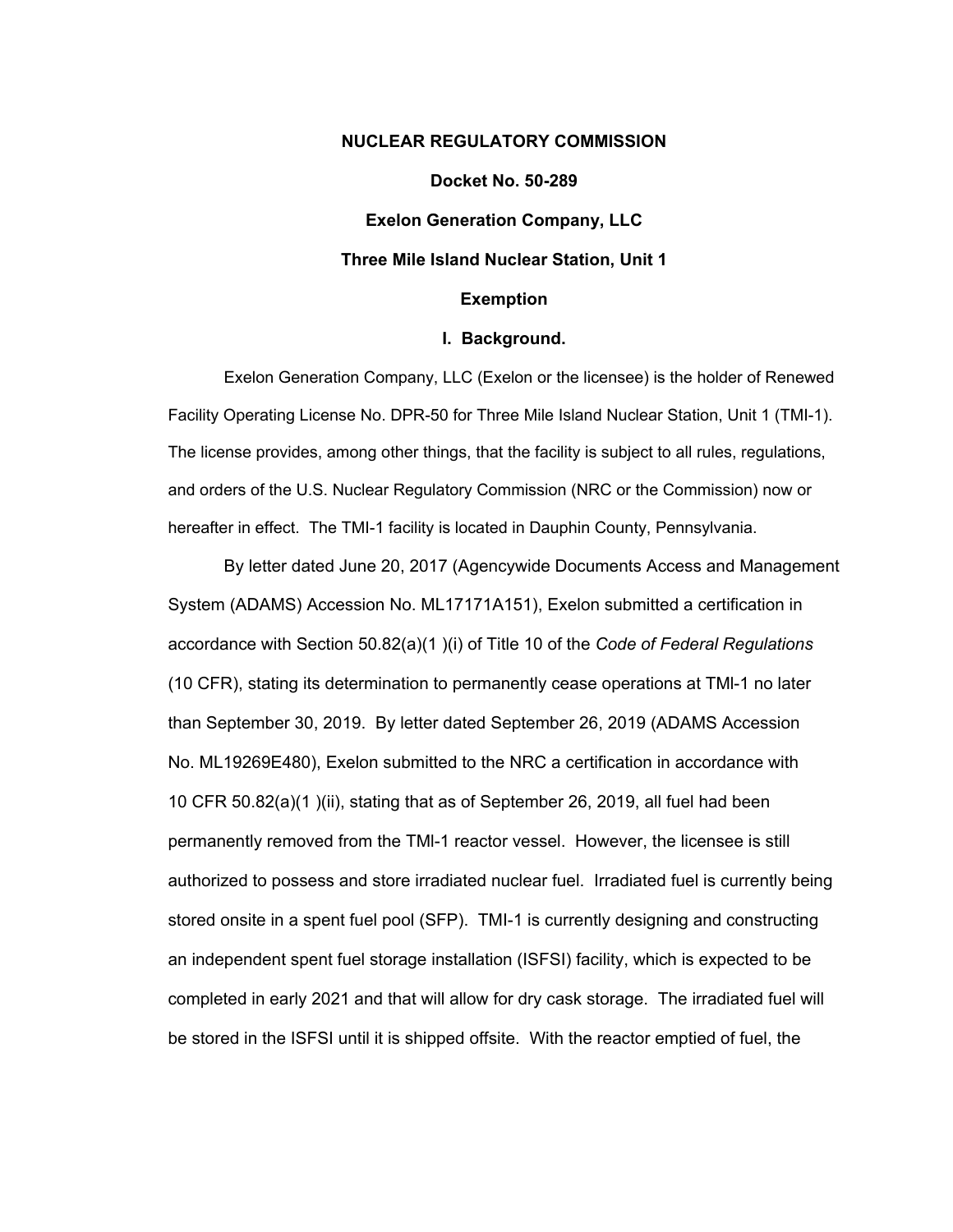reactor, reactor coolant system, and secondary system will no longer be in operation and will have no function related to the safe storage and management of irradiated fuel.

#### **II. Request/Action.**

By letter dated July 12, 2019 (ADAMS Accession No. ML19193A005), Exelon submitted a partial exemption request for NRC approval from the record retention requirements of: (1) 10 CFR Part 50, Appendix B, Criterion XVII, which requires certain records (e.g., results of inspections, tests, and materials analyses) be maintained, consistent with applicable regulatory requirements; (2) 10 CFR 50.59(d)(3), which requires that records of changes in the facility must be maintained until termination of a license is issued pursuant to 10 CFR Part 50; and (3) 10 CFR 50.71(c), which requires certain records to be retained for the period specified by the appropriate regulation, license condition, or technical specification (TS), or until termination of the license, if not otherwise specified.

The licensee requested the partial exemptions because it wants to eliminate: (1) records associated with structures, systems, and components (SSCs) and activities that were applicable to the nuclear unit, which are no longer required by the 10 CFR Part 50 licensing basis (i.e., removed from the Updated Final Safety Analysis Report (UFSAR) and/or TSs by appropriate change mechanisms; and (2) records associated with the storage of spent nuclear fuel in the SFP once all fuel has been removed from the spent fuel pool and the TMI-1 license no longer allows storage of fuel in the SFP. The licensee cites record retention partial exemptions granted to Oyster Creek Nuclear Generating Station (ADAMS Accession No. ML18122A306); Millstone Power Station, Unit 1 (ADAMS Accession No. ML070110567); Zion Nuclear Power Station, Units 1 and 2 (ADAMS Accession No. ML111260277); Vermont Yankee Nuclear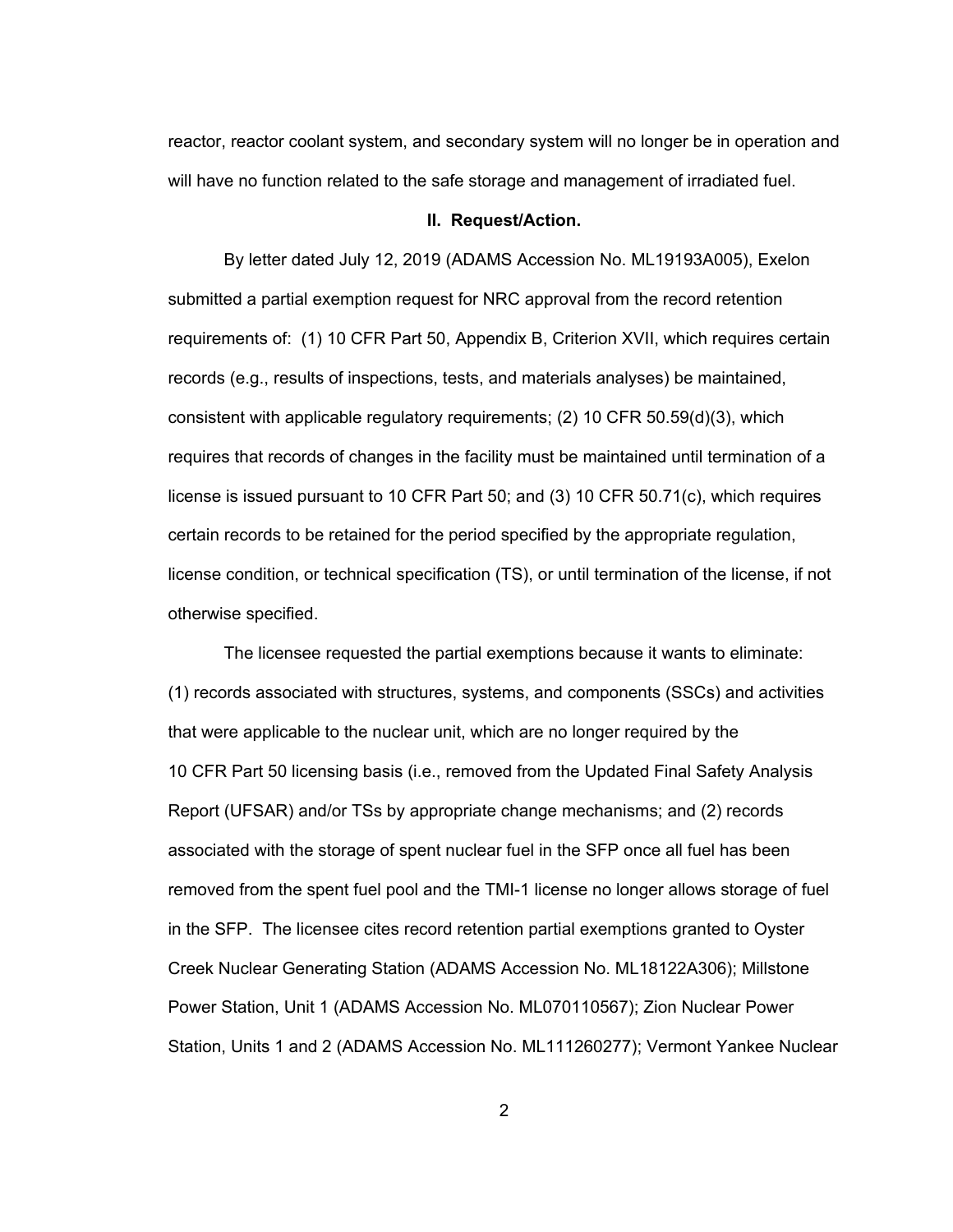Power Station (ADAMS Accession No. ML15344A243); San Onofre Nuclear Generating Station, Units 1, 2, and 3 (ADAMS Accession No. ML15355A055); Kewaunee Power Station (ADAMS Accession No. ML17069A394); and Fort Calhoun Station (ADAMS Accession No. ML17172A730), as examples of the NRC granting similar requests.

Records associated with residual radiological activity and with programmatic controls necessary to support decommissioning, such as security and quality assurance, are not affected by the partial exemption request because they will be retained as decommissioning records, as required by 10 CFR Part 50, until the termination of the TMI-1 license. In addition, the licensee did not request an exemption associated with any other recordkeeping requirements for the storage of spent fuel at its ISFSI under 10 CFR Part 50 or the general license requirements of 10 CFR Part 72. No exemption was requested from the decommissioning records retention requirements of 10 CFR 50.75 or any other requirements of 10 CFR Part 50 applicable to decommissioning and dismantlement.

### **III. Discussion.**

Pursuant to 10 CFR 50.12, the Commission may, upon application by any interested person or upon its own initiative, grant exemptions from the requirements of 10 CFR Part 50 when the exemptions are authorized by law, will not present an undue risk to public health or safety, and are consistent with the common defense and security. However, the Commission will not consider granting an exemption unless special circumstances are present. Special circumstances are described in 10 CFR 50.12(a)(2).

Many of the TMI-1 reactor facility SSCs are planned to be abandoned in place pending dismantlement. Abandoned SSCs will no longer be operable or maintained. Following permanent removal of fuel from the SFP, those SSCs required to support safe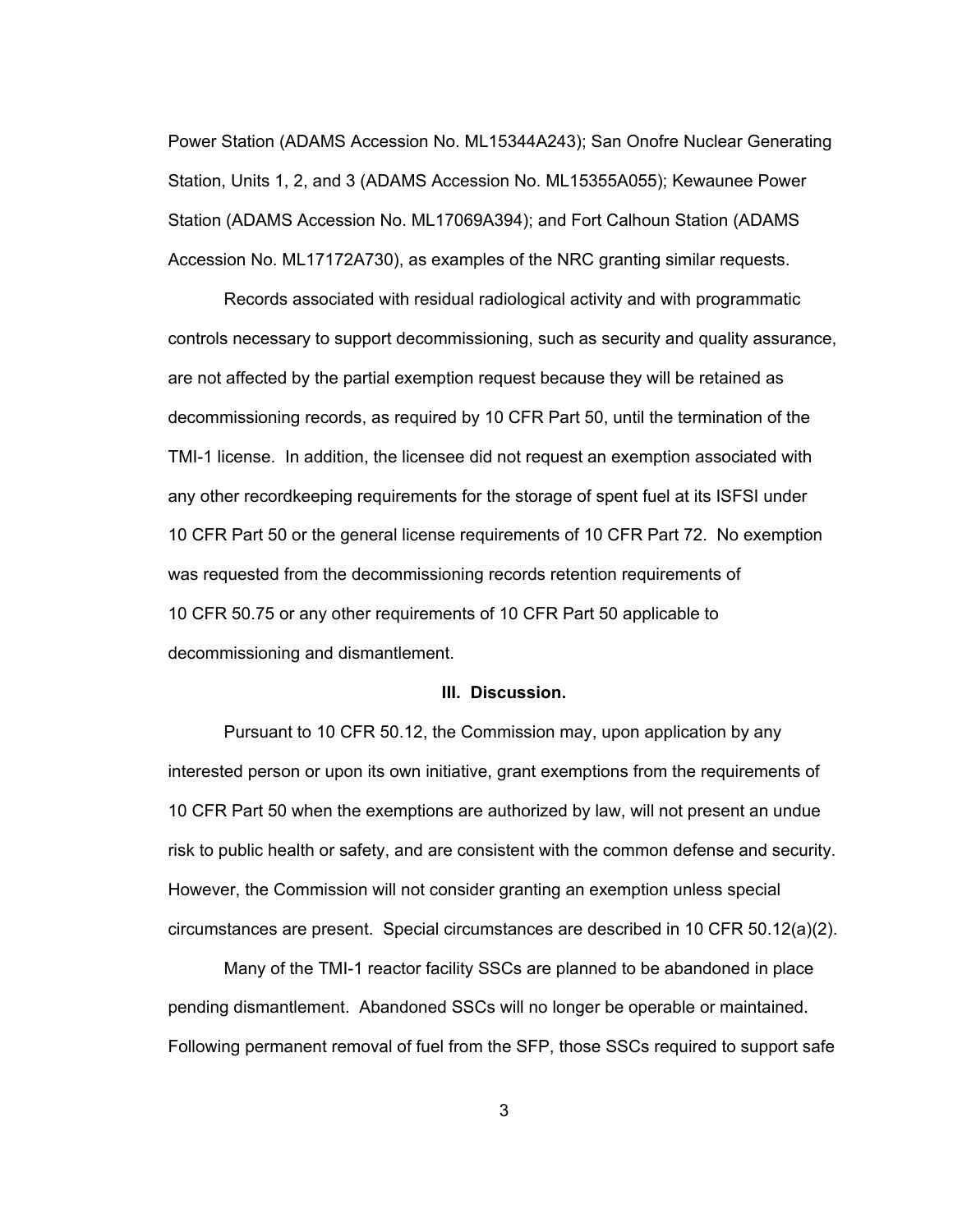storage of spent fuel in the SFP will also be abandoned. In its July 12, 2019, partial exemption request, the licensee stated that the basis for eliminating records associated with reactor facility SSCs and activities is that these SSCs have been (or will be) removed from service per regulatory change processes, dismantled or demolished, and no longer have any function regulated by the NRC.

The licensee recognizes that some records related to the nuclear unit will continue to be under NRC regulation primarily due to residual radioactivity. The radiological and other necessary programmatic controls (such as security, quality assurance, etc.) for the facility and the implementation of controls for the defueled condition and the decommissioning activities are and will continue to be appropriately addressed through the license and current plant documents such as the UFSAR and TSs. Except for future changes made through the applicable change process defined in the regulations (e.g., 10 CFR 50.48(f), 10 CFR 50.59, 10 CFR 50.90, 10 CFR 50.54(a), 10 CFR 50.54(p), 10 CFR 50.54(q), etc.), these programmatic elements and their associated records are unaffected by the requested partial exemption.

Records necessary for SFP SSCs and activities will continue to be retained through the period that the SFP is needed for safe storage of irradiated fuel. Analogous to other plant records, once the SFP is permanently emptied of fuel, there will be no need for retaining SFP-related records.

Exelon's general justification for eliminating records associated with TMI-1 SSCs that have been or will be removed from service under the NRC license, dismantled, or demolished, is that these SSCs will not in the future serve any TMI-1 functions regulated by the NRC. Exelon's decommissioning plans for TMI-1 are described in the Post Shutdown Decommissioning Activities Report dated April 5, 2019 (ADAMS Accession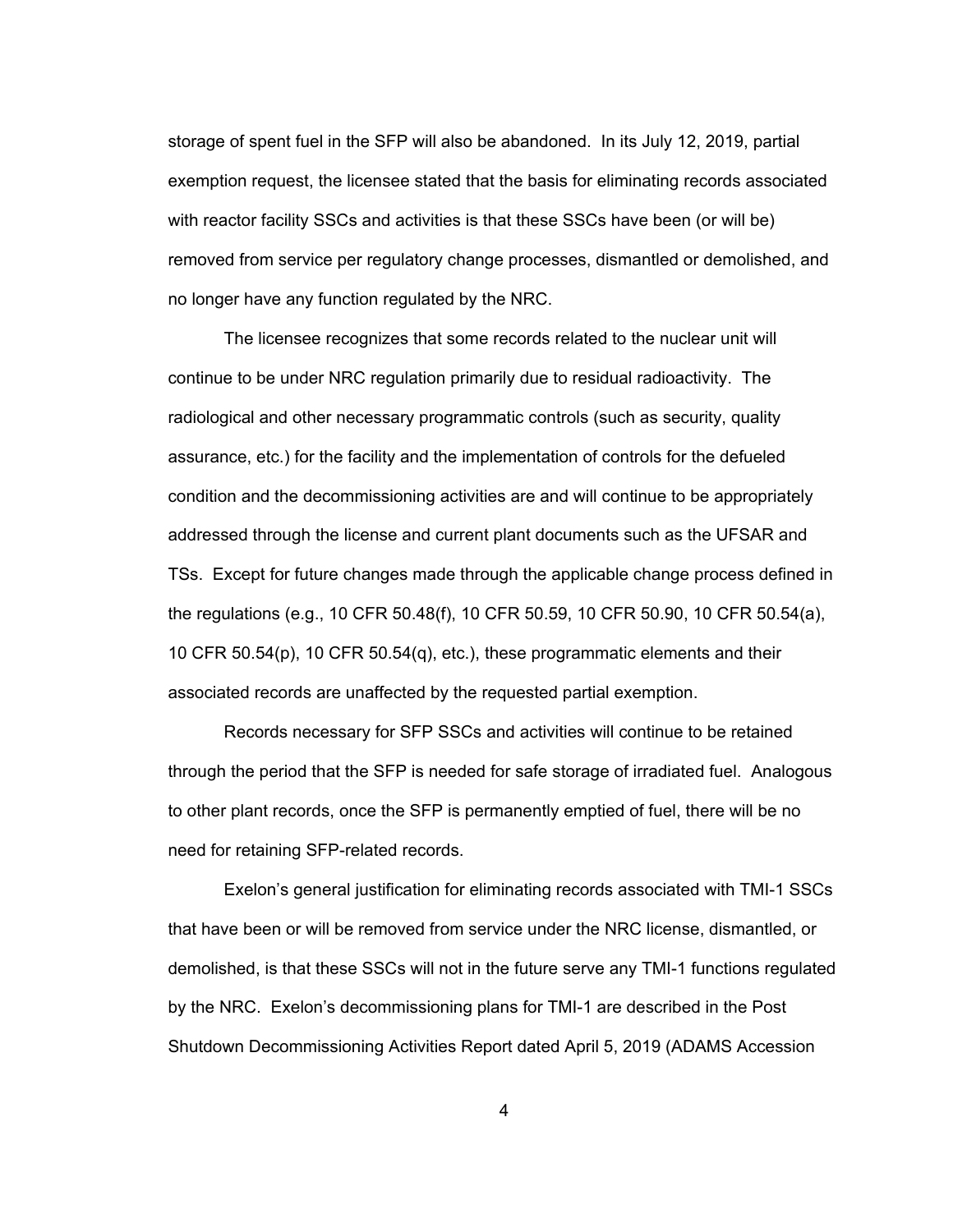No. ML19095A041). The licensee's decommissioning process involves evaluating SSCs with respect to the current facility safety analysis; progressively removing them from the licensing basis where necessary through appropriate change mechanisms (e.g., 10 CFR 50.59 or by NRC-approved TS changes, as applicable); revising the defueled safety analysis report and/or UFSAR as necessary; and then proceeding with an orderly dismantlement.

Exelon intends to retain the records required by its license as the state of the facility transitions through decommissioning. However, equipment abandonment will obviate the regulatory and business needs for maintenance of most records. As the SSCs are removed from the licensing basis, Exelon asserts that the need for its records is, on a practical basis, eliminated. Therefore, Exelon is requesting partial exemptions from the associated records retention requirements for SSCs and historical activities that are no longer relevant. Exelon is not requesting to be exempted from any recordkeeping requirements for storage of spent fuel at an ISFSI under 10 CFR Part 50 or the general license requirements of 10 CFR Part 72.

### **A. The Exemption is Authorized by Law.**

As stated above, 10 CFR 50.12 allows the NRC to grant exemptions from 10 CFR Part 50 requirements if it makes certain findings. As described here and in the sections below, the NRC staff has determined that special circumstances exist to grant the partial exemption. In addition, granting the licensee's proposed partial exemption will not result in a violation of the Atomic Energy Act of 1954, as amended; other laws; or the Commission's regulations. Therefore, the granting of the partial exemption request from the recordkeeping requirements of 10 CFR 50.71(c); 10 CFR Part 50, Appendix B, Criterion XVII; and 10 CFR 50.59(d)(3) is authorized by law.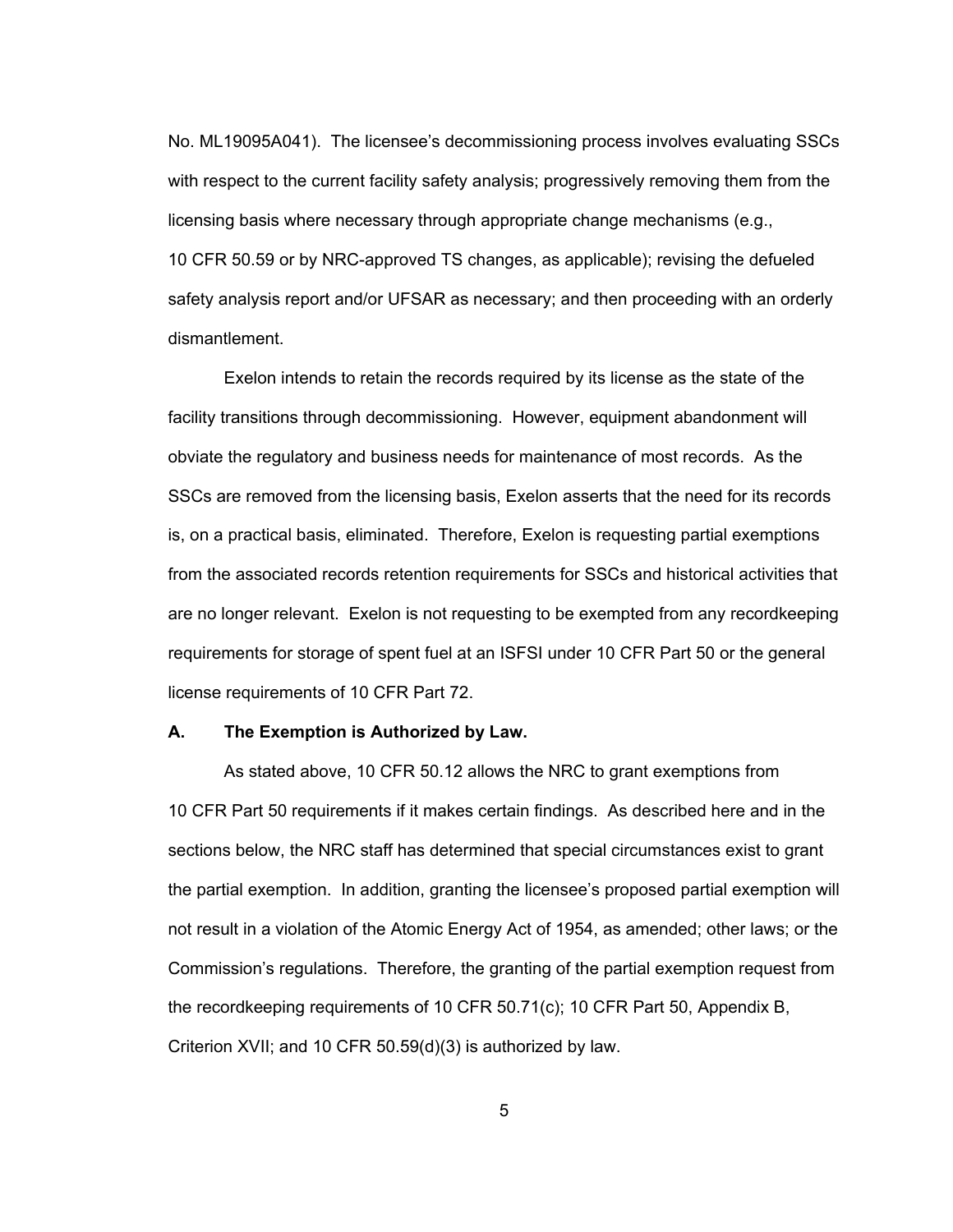### **B. The Exemption Presents no Undue Risk to Public Health and Safety.**

As SSCs are prepared for SAFSTOR and eventual decommissioning and dismantlement, they will be removed from NRC licensing basis documents through appropriate change mechanisms, such as through the 10 CFR 50.59 process or through a license amendment request approved by the NRC. These change processes involve either a determination by the licensee or an approval from the NRC that the affected SSCs no longer serve any safety purpose regulated by the NRC. Therefore, the removal of the SSCs would not present an undue risk to public health and safety. In turn, elimination of records associated with these removed SSCs would not cause any additional impact to public health and safety.

The granting of the partial exemption request from the recordkeeping requirements of 10 CFR 50.71(c); 10 CFR Part 50, Appendix B, Criterion XVII; and 10 CFR 50.59(d)(3) for the records described is administrative in nature and will have no impact on any remaining decommissioning activities or on radiological effluents. The granting of the partial exemption request will only advance the schedule for disposition of the specified records. Because these records contain information about SSCs associated with reactor operation and contain no information needed to maintain the facility in a safe condition when the facility is permanently defueled and the SSCs are dismantled, the elimination of these records on an advanced timetable will have no reasonable possibility of presenting any undue risk to the public health and safety.

# **C. The Exemption is Consistent with the Common Defense and Security.**

The elimination of the recordkeeping requirements does not involve information or activities that could potentially impact the common defense and security of the United States. Upon dismantlement of the affected SSCs, the records have no functional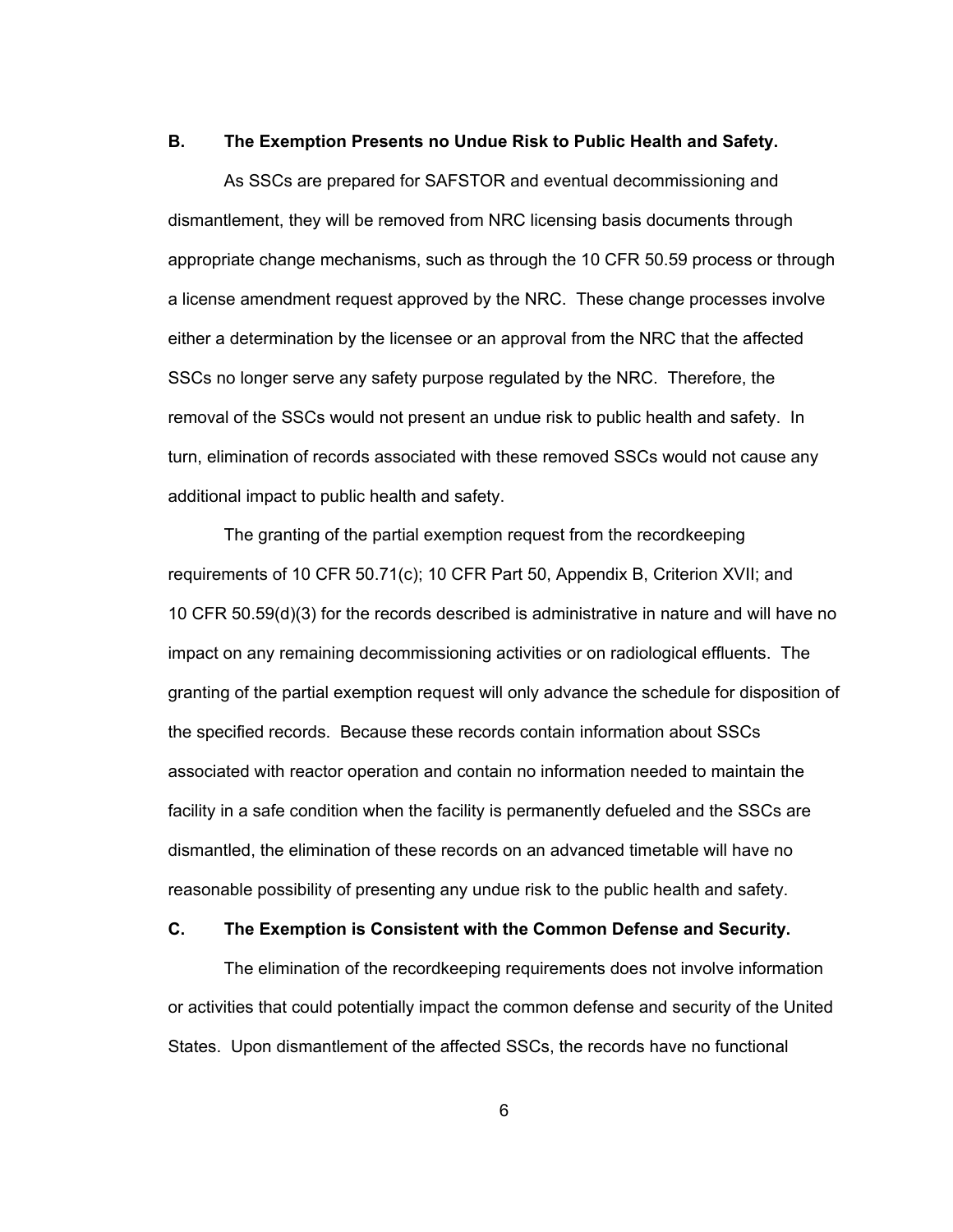purpose relative to maintaining the safe operation of the SSCs, maintaining conditions that would affect the ongoing health and safety of workers or the public, or informing decisions related to nuclear security.

Rather, the partial exemption requested is administrative in nature and would

only advance the current schedule for disposition of the specified records. Therefore,

the partial exemption request from the recordkeeping requirements of 10 CFR 50.71(c);

10 CFR Part 50, Appendix B, Criterion XVII; and 10 CFR 50.59(d)(3) for the types of

records described is consistent with the common defense and security.

## **D. Special Circumstances.**

Paragraph 50.12(a)(2) of 10 CFR states, in part:

The Commission will not consider granting an exemption unless special circumstances are present. Special circumstances are present whenever–…

(ii) Application of the regulation in the particular circumstances would not serve the underlying purpose of the rule or is not necessary to achieve the underlying purpose of the rule; or

(iii) Compliance would result in undue hardship or other costs that are significantly in excess of those contemplated when the regulation was adopted…

Criterion XVII of Appendix B to 10 CFR Part 50 states, in part: "Sufficient records

shall be maintained to furnish evidence of activities affecting quality."

Paragraph 50.59(d)(3) of 10 CFR states, in part: "The records of changes in the

facility must be maintained until the termination of an operating license issued under this

part..."

Paragraph 50.71(c) of 10 CFR, states, in part:

Records that are required by the regulations in this part or part 52 of this chapter, by license condition, or by technical specifications must be retained for the period specified by the appropriate regulation, license condition, or technical specification. If a retention period is not otherwise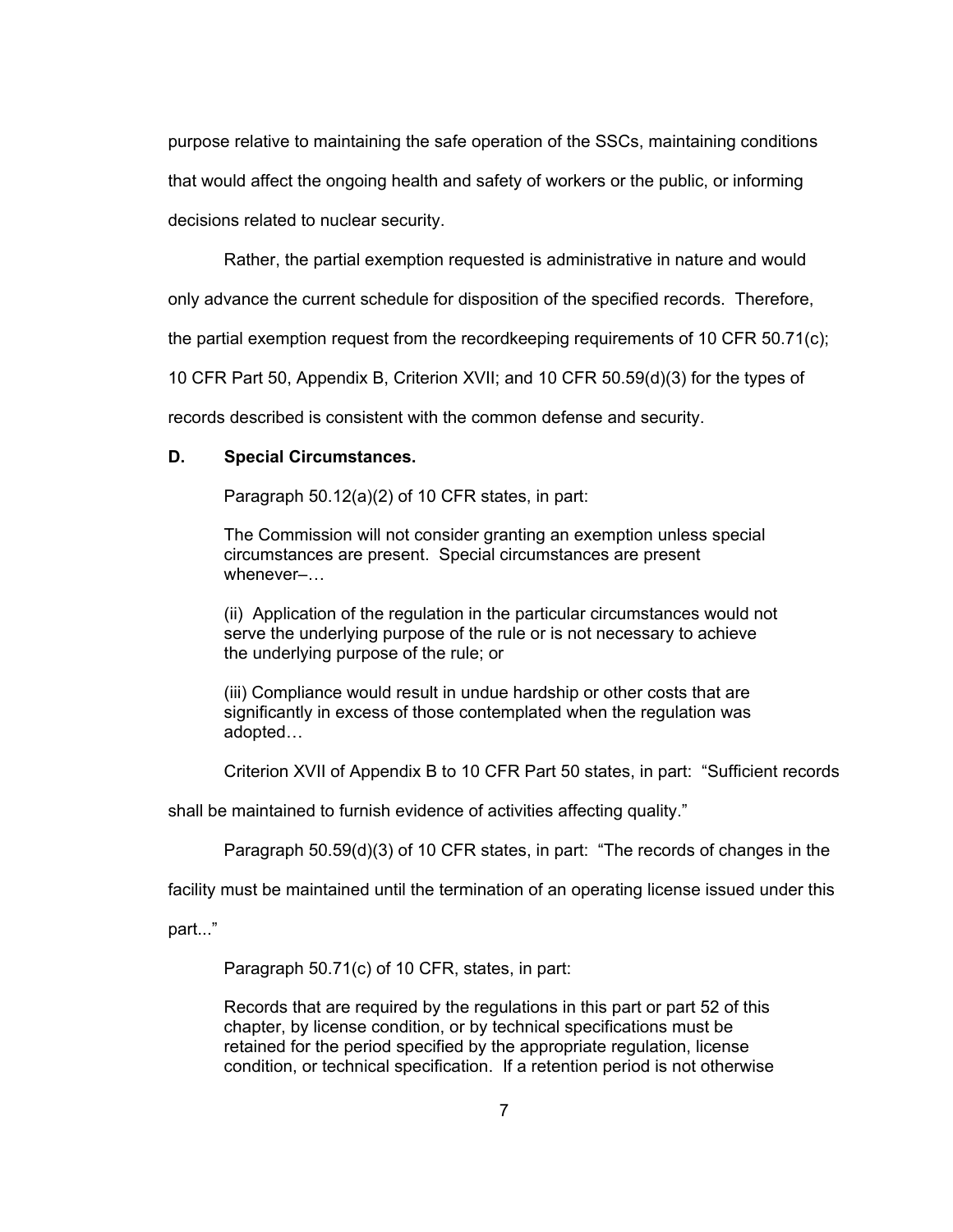specified, these records must be retained until the Commission terminates the facility license….

In the statement of considerations for the final rulemaking, "Retention Periods for Records" (53 FR 19240; May 27, 1988), in response to public comments received during the rulemaking process, the NRC stated that records must be retained "for NRC to ensure compliance with the safety and health aspects of the nuclear environment and for the NRC to accomplish its mission to protect the public health and safety." In the statement of considerations, the Commission also explained that requiring licensees to maintain adequate records assists the NRC "in judging compliance and noncompliance, to act on possible noncompliance, and to examine facts as necessary following any incident."

These regulations apply to licensees in decommissioning. During the decommissioning process, safety-related SSCs are retired or disabled and subsequently removed from NRC licensing basis documents by appropriate change mechanisms. Appropriate removal of an SSC from the licensing basis requires either a determination by the licensee or an approval from the NRC that the SSC no longer has the potential to cause an accident, event, or other problem that would adversely impact public health and safety.

The records subject to removal under this partial exemption request are associated with SSCs that had been important to safety during power operation or operation of the SFP, but are no longer capable of causing an event, incident, or condition that would adversely impact public health and safety, as evidenced by their appropriate removal from the licensing basis documents. If the SSCs no longer have the potential to cause these scenarios, then it is reasonable to conclude that the records associated with these SSCs would not reasonably be necessary to assist the NRC in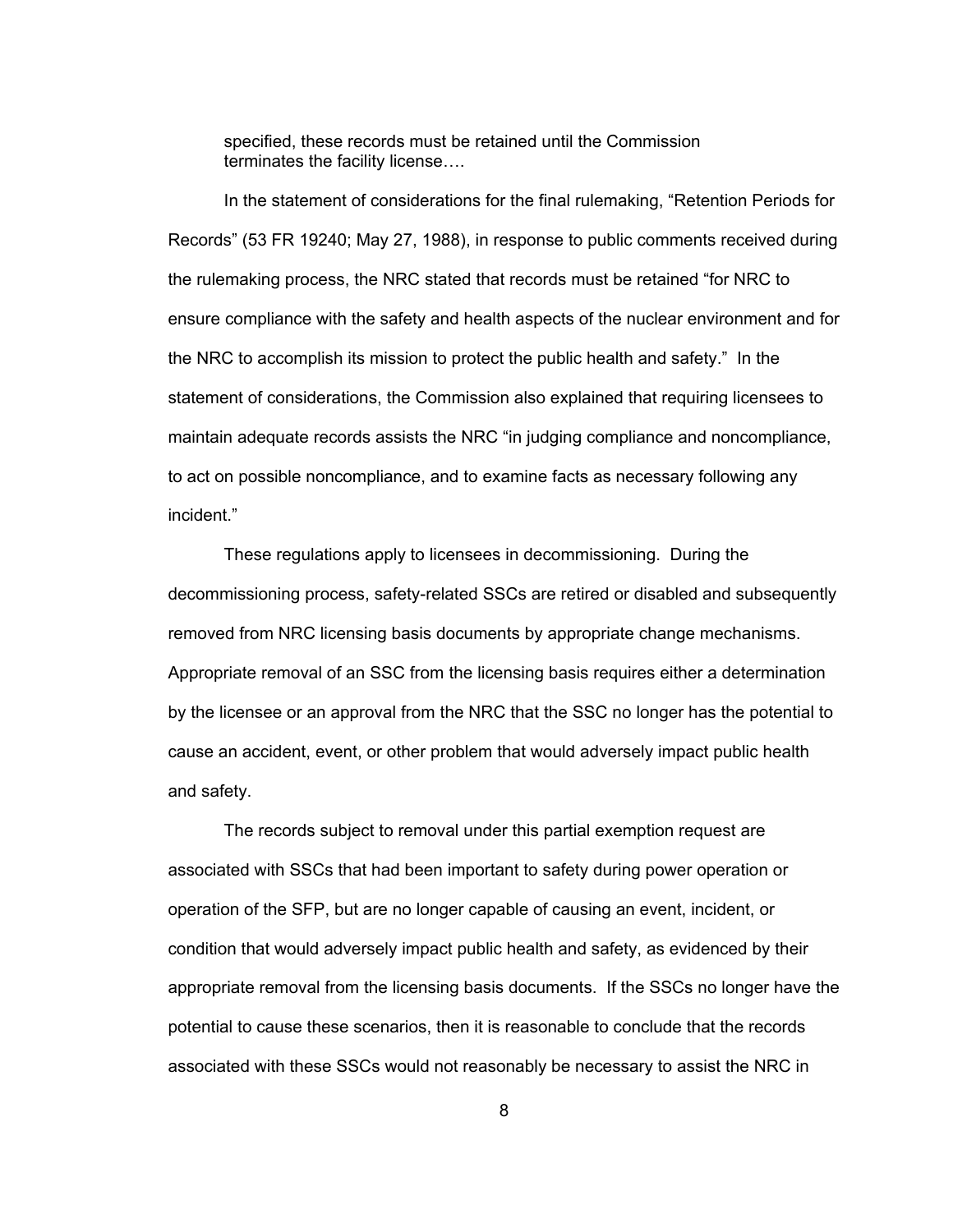determining compliance and noncompliance, taking action on possible noncompliance, or examining facts following an incident. Therefore, their retention would not serve the underlying purpose of the rule.

In addition, once removed from the licensing basis documents (e.g., UFSAR or TSs), SSCs are no longer governed by the NRC's regulations, and therefore, are not subject to compliance with the safety and health aspects of the nuclear environment. As such, retention of records associated with SSCs that are or will no longer be part of the facility serves no safety or regulatory purpose, nor does it serve the underlying purpose of the rule of maintaining compliance with the safety and health aspects of the nuclear environment in order to accomplish the NRC's mission. Therefore, special circumstances are present that the NRC may consider, pursuant to 10 CFR  $50.12(a)(2)(ii)$ , to grant the partial exemption request.

Records that continue to serve the underlying purpose of the rule, that is, to maintain compliance and to protect public health and safety in support of the NRC's mission, will continue to be retained pursuant to other regulations in 10 CFR Part 50 and 10 CFR Part 72. Retained records that are not subject to the proposed partial exemption include those associated with programmatic controls, such as those pertaining to residual radioactivity, security, and quality assurance, as well as records associated with the ISFSI and spent fuel assemblies.

The retention of records required by 10 CFR 50.71(c); 10 CFR Part 50, Appendix B, Criterion XVII; and 10 CFR 50.59(d)(3) provides assurance that records associated with SSCs will be captured, indexed, and stored in an environmentally suitable and retrievable condition. Given the volume of records associated with the SSCs, compliance with the records retention rule results in a considerable cost to the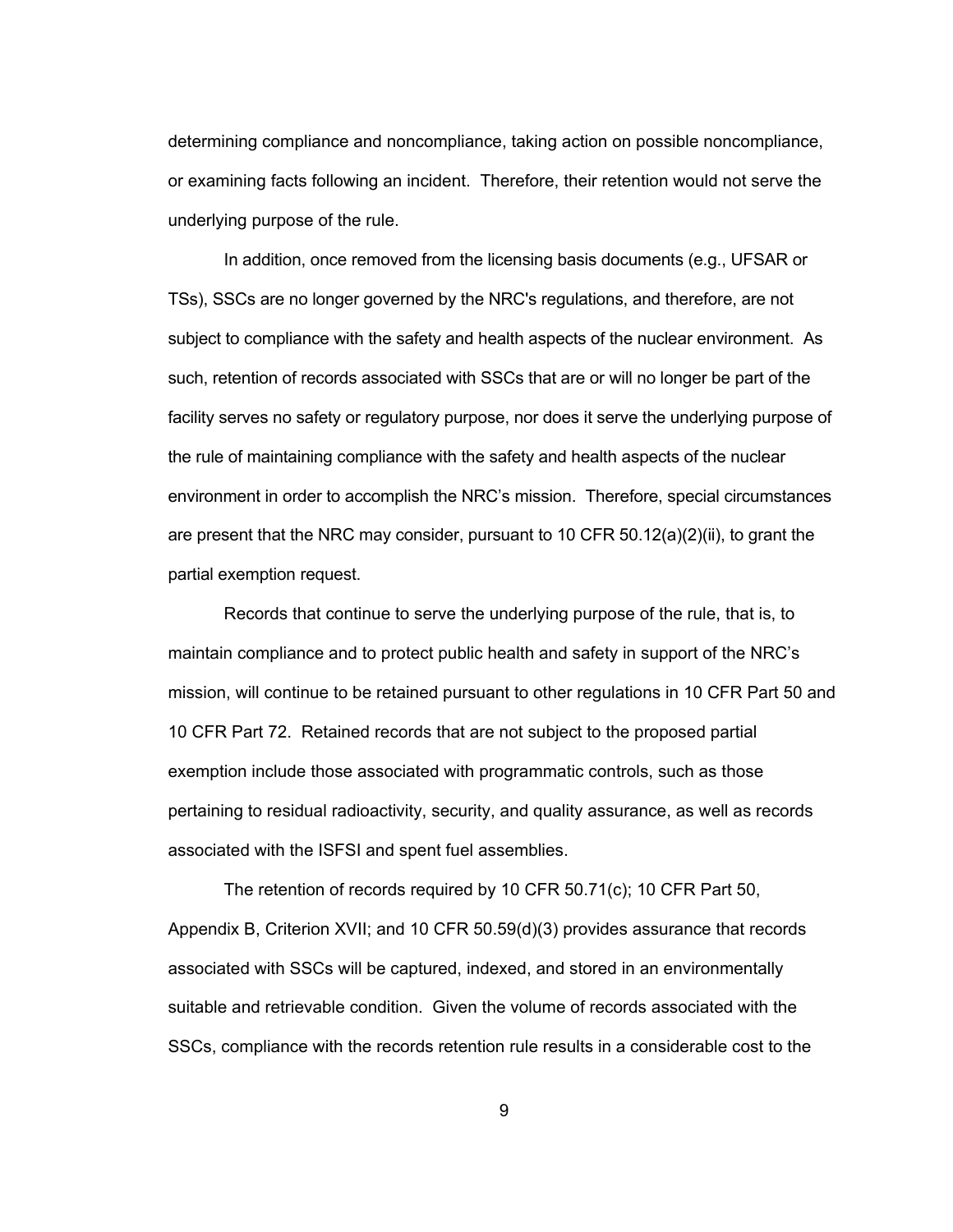licensee. Retention of the volume of records associated with the SSCs during the operational phase is appropriate to serve the underlying purpose of determining compliance and noncompliance, taking action on possible noncompliance, and examining facts following an incident, as discussed.

However, the cost effect of retaining operational phase records beyond the operations phase until the termination of the license was not fully considered or understood when the records retention rule was put in place. For example, existing records storage facilities are eliminated as decommissioning progresses. Retaining records associated with SSCs and activities that no longer serve a safety or regulatory purpose would, therefore, result in an unnecessary financial and administrative burden. As such, compliance with the rule would result in an undue cost in excess of that contemplated when the rule was adopted. Therefore, special circumstances are present that the NRC may consider, pursuant to 10 CFR  $50.12(a)(2)(iii)$ , to grant the partial exemption request.

### **E. Environmental Considerations.**

Pursuant to 10 CFR 51.22(b) and (c)(25), the granting of an exemption from the requirements of any regulation in Chapter I of 10 CFR Part 50 meets the eligibility criteria for categorical exclusion provided that: (1) there is no significant hazards consideration; (2) there is no significant change in the types or significant increase in the amounts of any effluents that may be released offsite; (3) there is no significant increase in individual or cumulative public or occupational radiation exposure; (4) there is no significant construction impact; (5) there is no significant increase in the potential for or consequences from radiological accidents; and (6) the requirements from which an exemption is sought are among those identified in 10 CFR 51.22(c)(25)(vi).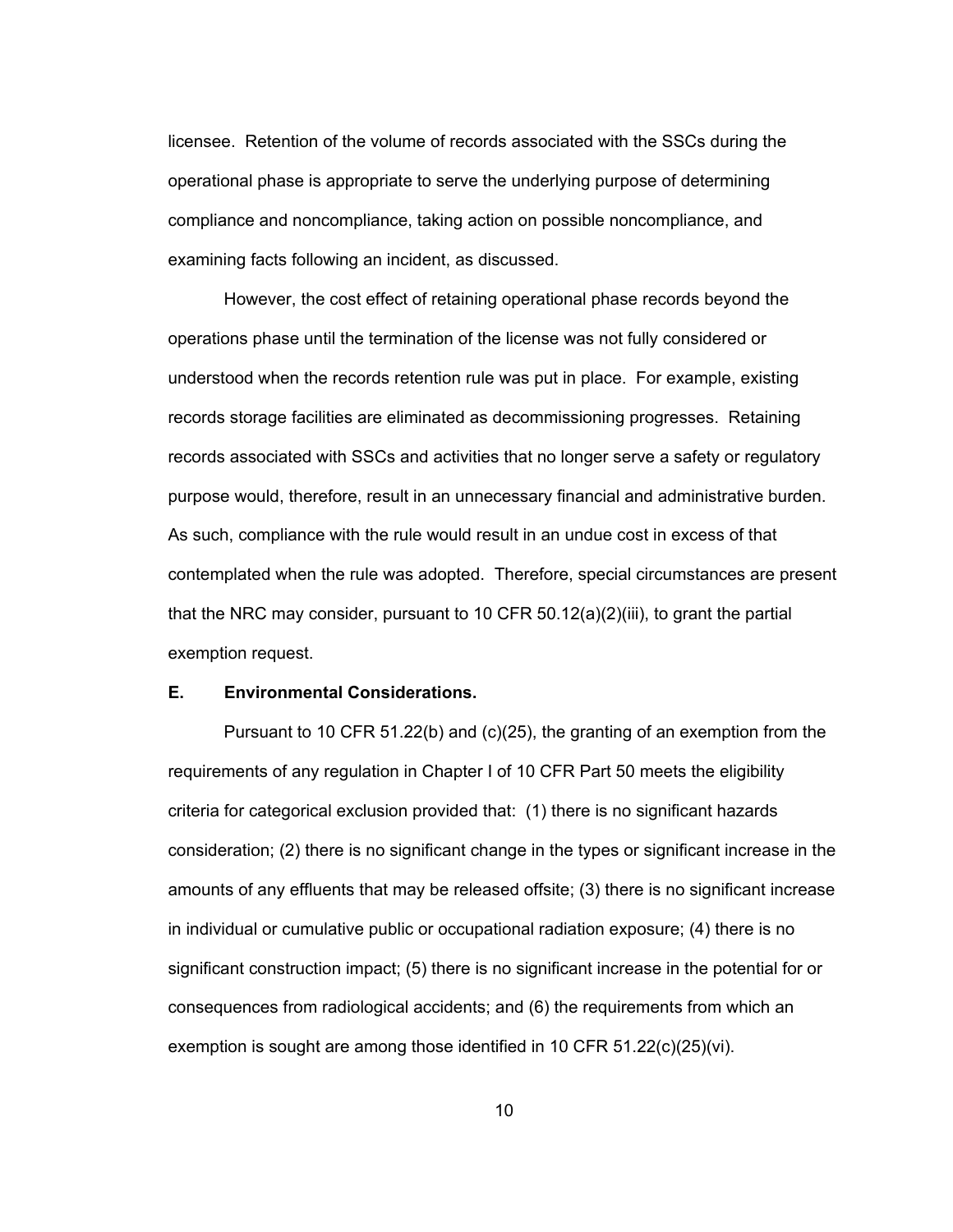The partial exemption request is administrative in nature. The partial exemption request has no effect on SSCs and no effect on the capability of any plant SSC to perform its design function. The partial exemption request would not increase the likelihood of the malfunction of any plant SSC.

 The probability of occurrence of previously evaluated accidents is not increased since most previously analyzed accidents will no longer be able to occur, and the probability and consequences of the remaining fuel handling accident are unaffected by the partial exemption request. Therefore, the partial exemption request does not involve a significant increase in the probability or consequences of an accident previously evaluated.

The partial exemption request does not involve a physical alteration of the plant. No new or different types of equipment will be installed, and there are no physical modifications to existing equipment associated with the partial exemption request. Similarly, the partial exemption request will not physically change any SSCs involved in the mitigation of any accidents. Thus, no new initiators or precursors of a new or different kind of accident are created. Furthermore, the partial exemption request does not create the possibility of a new accident as a result of new failure modes associated with any equipment or personnel failures. No changes are being made to parameters within which the plant is normally operated or in the setpoints that initiate protective or mitigative actions, and no new failure modes are being introduced. Therefore, the partial exemption request does not create the possibility of a new or different kind of accident from any accident previously evaluated.

The partial exemption request does not alter the design basis or any safety limits for the plant. The partial exemption request does not impact station operation or any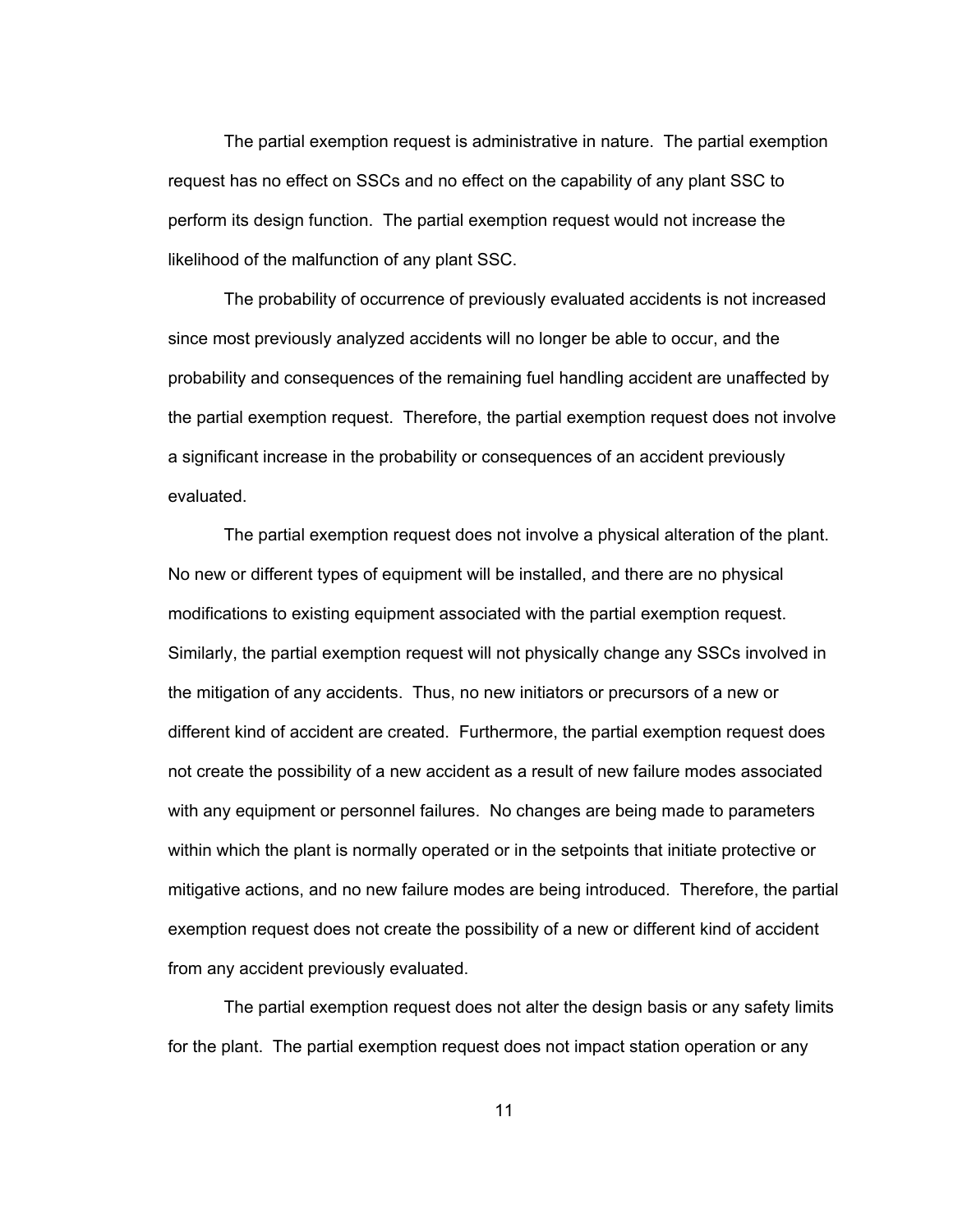plant SSC that is relied upon for accident mitigation. Therefore, the partial exemption request does not involve a significant reduction in a margin of safety.

For these reasons, the NRC staff has determined that approval of the partial exemption request involves no significant hazards consideration because granting the licensee's partial exemption request from the recordkeeping requirements of 10 CFR 50.71(c); 10 CFR Part 50, Appendix B, Criterion XVII; and 10 CFR 50.59(d)(3) at the decommissioning TMI-1 does not: (1) involve a significant increase in the probability or consequences of an accident previously evaluated, (2) create the possibility of a new or different kind of accident from any accident previously evaluated, or (3) involve a significant reduction in a margin of safety (10 CFR 50.92(c)). Likewise, there is no significant change in the types or significant increase in the amounts of any effluents that may be released offsite and no significant increase in individual or cumulative public or occupational radiation exposure.

The partial exempted regulations are not associated with construction, so there is no significant construction impact. The partial exempted regulations do not concern the source term (i.e., potential amount of radiation involved for an accident) or accident mitigation; therefore, there is no significant increase in the potential for, or consequences from, radiological accidents. Allowing the licensee partial exemption from the record retention requirements for which the exemption is sought involves recordkeeping requirements, as well as reporting requirements of an administrative, managerial, or organizational nature.

Therefore, pursuant to 10 CFR 51.22(b) and 10 CFR 51.22(c)(25), no environmental impact statement or environmental assessment need be prepared in connection with the approval of this exemption request.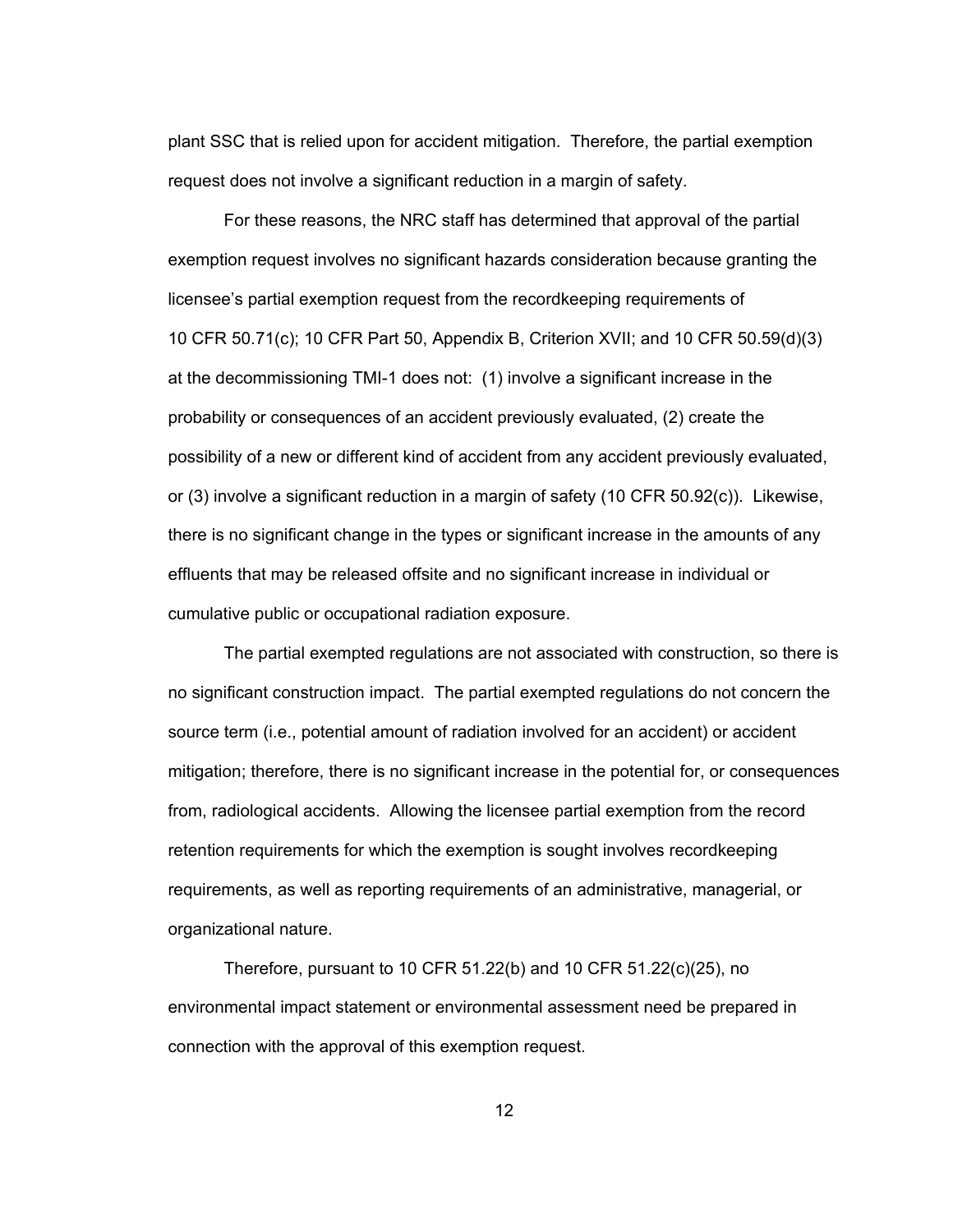### **IV. Conclusions.**

The NRC staff has determined that the granting of the partial exemption request from the recordkeeping requirements of 10 CFR 50.71(c); 10 CFR Part 50, Appendix B, Criterion XVII; and 10 CFR 50.59(d)(3) will not present an undue risk to the public health and safety. The destruction of the identified records, following permanent removal of the related SSCs and/or SFP from service, will not impact remaining decommissioning activities; plant operations, configuration, and/or radiological effluents; operational and/or installed SSCs that are quality-related or important to safety; or nuclear security. The NRC staff has determined that the destruction of the identified records at that time is administrative in nature and does not involve information or activities that could potentially impact the common defense and security of the United States.

The purpose for the recordkeeping regulations is to assist the NRC in carrying out its mission to protect the public health and safety by ensuring that the licensing and design basis of the facility are understood, documented, preserved, and retrievable in such a way that will aid the NRC in determining compliance and noncompliance, taking action on possible noncompliance, and examining facts following an incident. Since the TMI-1 SSCs that were safety-related or important to safety have been or will have been removed from the licensing basis and permanently removed from service prior to destruction of the related records, the NRC staff has determined that the records identified in the partial exemption request will no longer be required to achieve the underlying purpose of the records retention rule.

Accordingly, the Commission has determined that pursuant to 10 CFR 50.12, the partial exemption is authorized by law, will not present an undue risk to the public health and safety, and is consistent with the common defense and security. Also, special